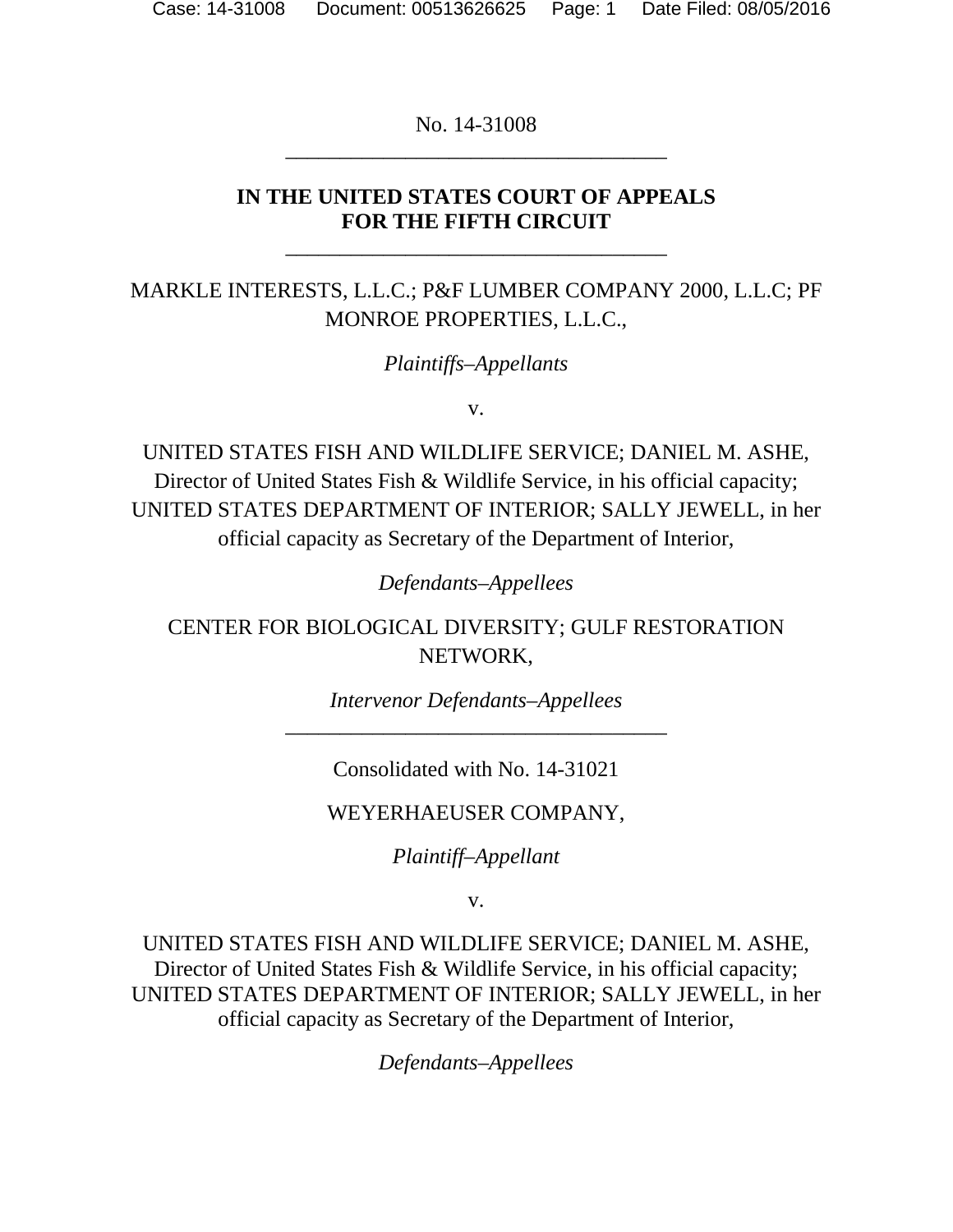## CENTER FOR BIOLOGICAL DIVERSITY; GULF RESTORATION NETWORK,

*Intervenor Defendants–Appellees* \_\_\_\_\_\_\_\_\_\_\_\_\_\_\_\_\_\_\_\_\_\_\_\_\_\_\_\_\_\_\_\_\_\_\_

ON APPEAL FROM THE UNITED STATES DISTRICT COURT, EASTERN DISTRICT OF LOUISIANA, NOS. 2:13-CV-234, 2:13-CV-362, 2:13-CV-413, SECTION "F," HONORABLE MARTIN L.C. FELDMAN, PRESIDING

\_\_\_\_\_\_\_\_\_\_\_\_\_\_\_\_\_\_\_\_\_\_\_\_\_\_\_\_\_\_\_\_\_\_\_

## **AMICUS BRIEF OF ALABAMA AND 14 OTHER STATES IN SUPPORT OF REHEARING EN BANC**

\_\_\_\_\_\_\_\_\_\_\_\_\_\_\_\_\_\_\_\_\_\_\_\_\_\_\_\_\_\_\_\_\_\_\_

Luther Strange *Attorney General*

Andrew L. Brasher *Solicitor General*

Brett J. Talley *Deputy Solicitor General*

OFFICE OF THE ATTORNEY GENERAL OF ALABAMA 501 Washington Avenue Montgomery, AL 36130 (334) 353-2609 (334) 242-4891 (fax) abrasher@ago.state.al.us btalley@ago.state.al.us

*Counsel for Amici Curiae*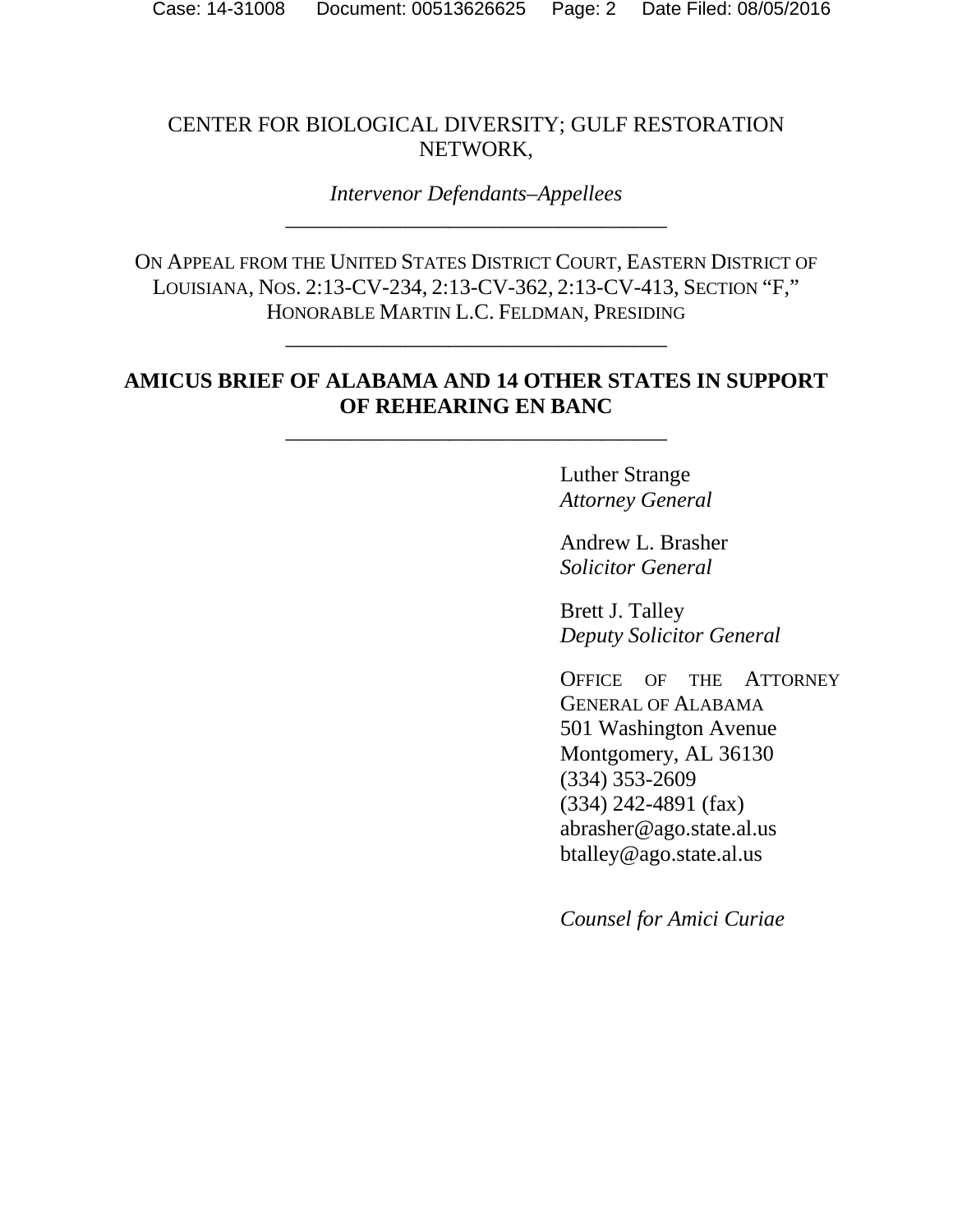## **CORPORATE DISCLOSURE STATEMENT**

<span id="page-2-0"></span>As states, all *amici* are governmental entities with no reportable parent companies, subsidiaries, affiliates or similar entities under Fed. R. App. P. 26.1(a).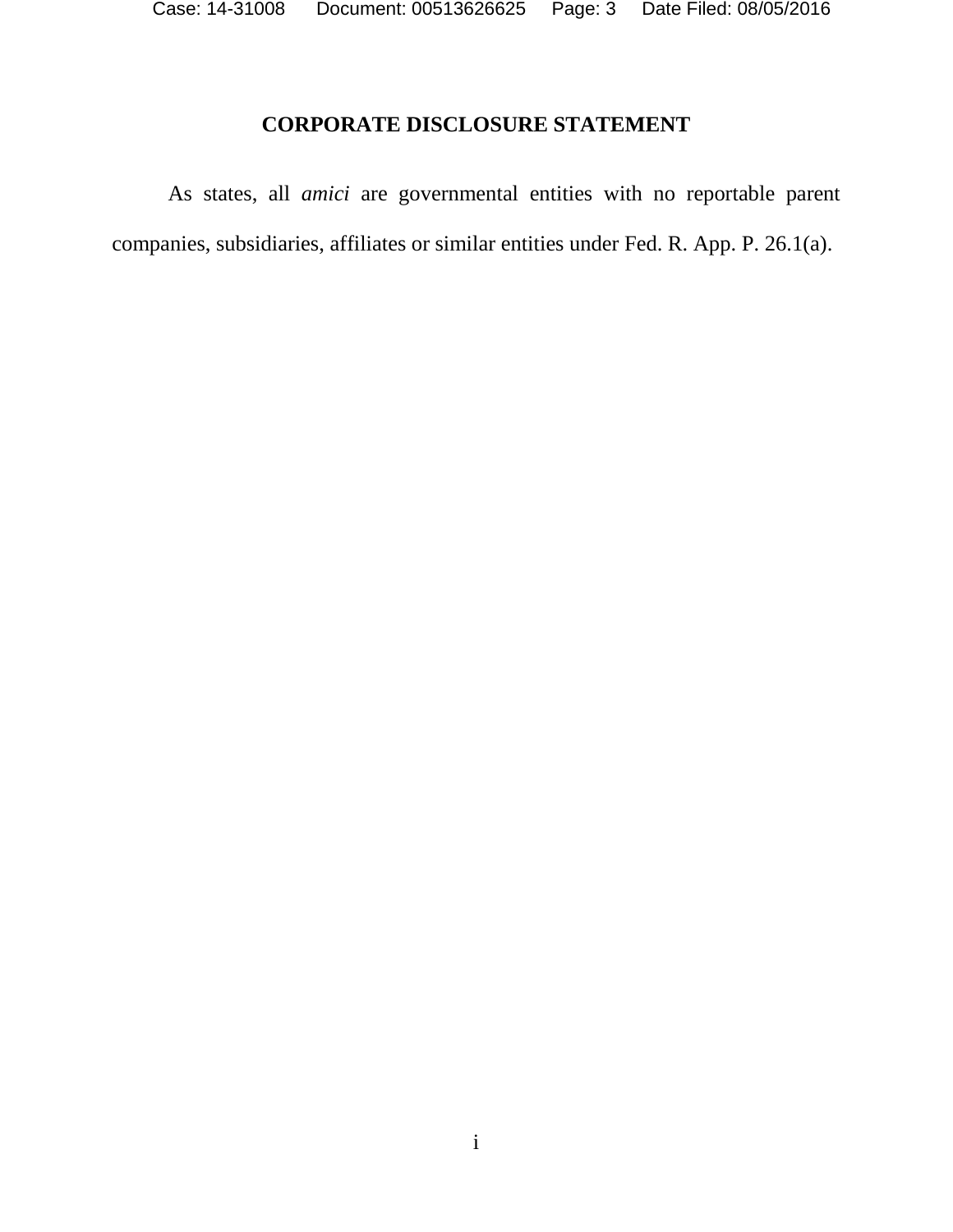# **TABLE OF CONTENTS**

| The panel erred in assessing habitat designations of unoccupied areas 2<br>$I_{\cdot}$ |
|----------------------------------------------------------------------------------------|
| The panel erred in finding habitat exclusion decisions nonreviewable  4<br>II.         |
|                                                                                        |
|                                                                                        |
|                                                                                        |
| CERTIFICATE REGARDING ELECTRONIC SUBMISSION  12                                        |
|                                                                                        |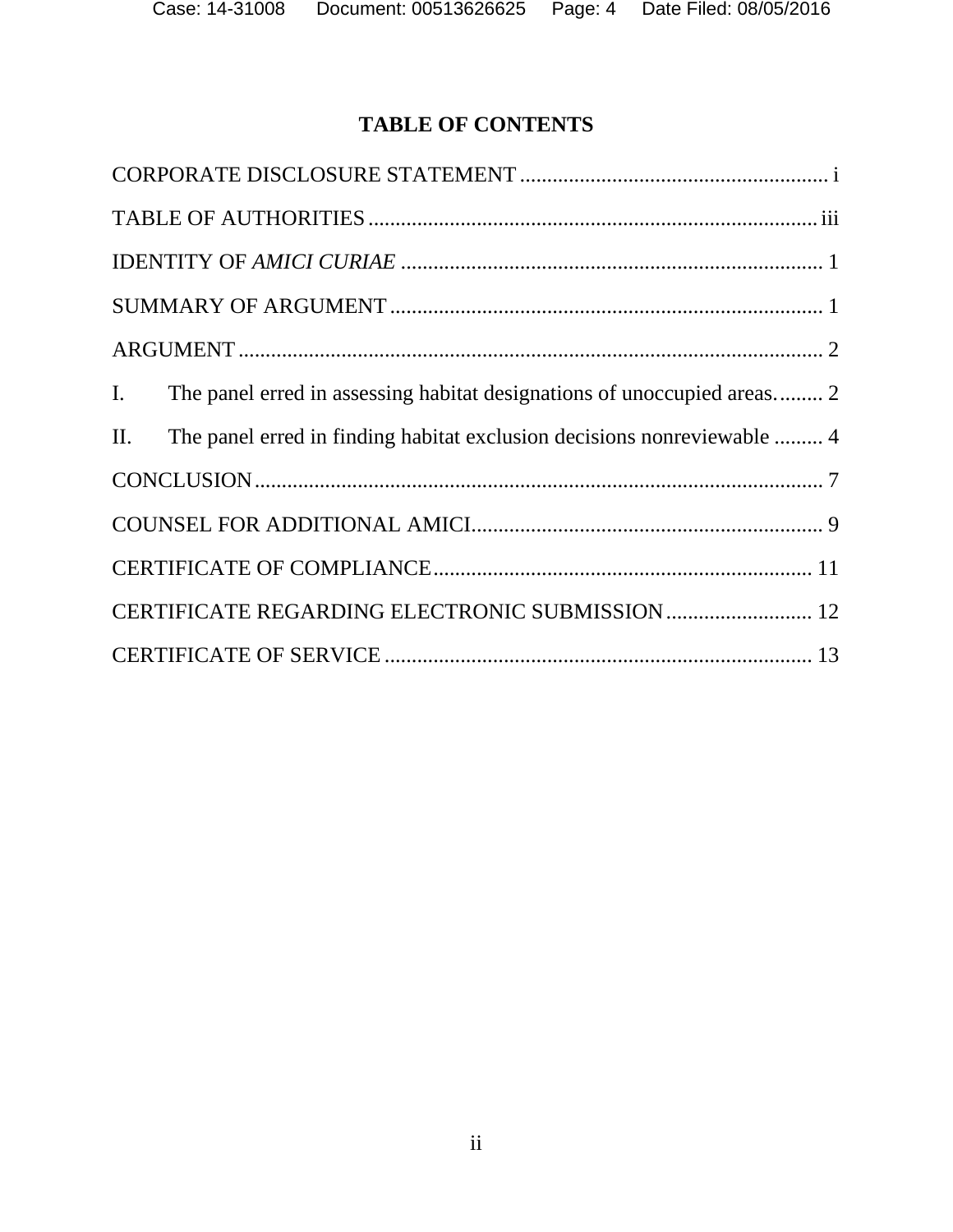# **TABLE OF AUTHORITIES**

# <span id="page-4-0"></span>**Cases**

| Arizona Cattle Growers' Ass'n v. Salazar,                        |
|------------------------------------------------------------------|
| Bennett v. Spear,                                                |
| Cape Hatteras Access Pres. All. v. U.S. Dep't of Interior,       |
| Dickson v. Sec'y of Def.,                                        |
| Heckler v. Chaney,                                               |
| Markle Interests, L.L.C. v. United States Fish & Wildlife Serv., |
| Michigan v. $E.P.A.,$                                            |
| SEC v. Chenery Corp.,                                            |
| <b>Statutes</b>                                                  |
|                                                                  |
|                                                                  |
|                                                                  |
|                                                                  |
| <b>Other Authorities</b>                                         |

| Matthew Groban, Arizona Cattle Growers' Association v. Salazar: Does the |  |
|--------------------------------------------------------------------------|--|
| Endangered Species Act Really Give A Hoot About the Public Interest It   |  |
|                                                                          |  |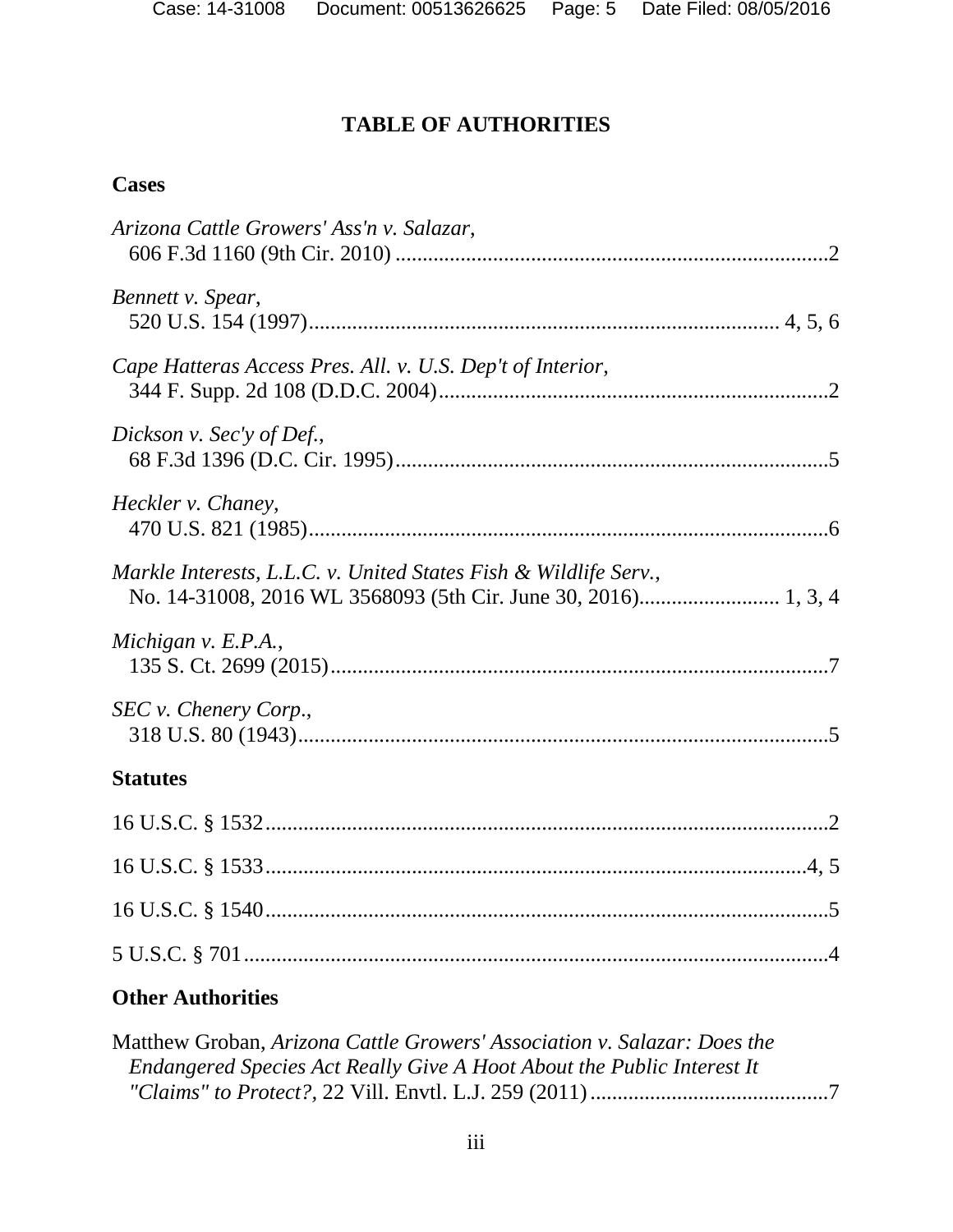Reid Wilson, *Western States Worry Decision On Bird's Fate Could Cost Billions In Development*, Wash. Post, May 11, 2014.............................................7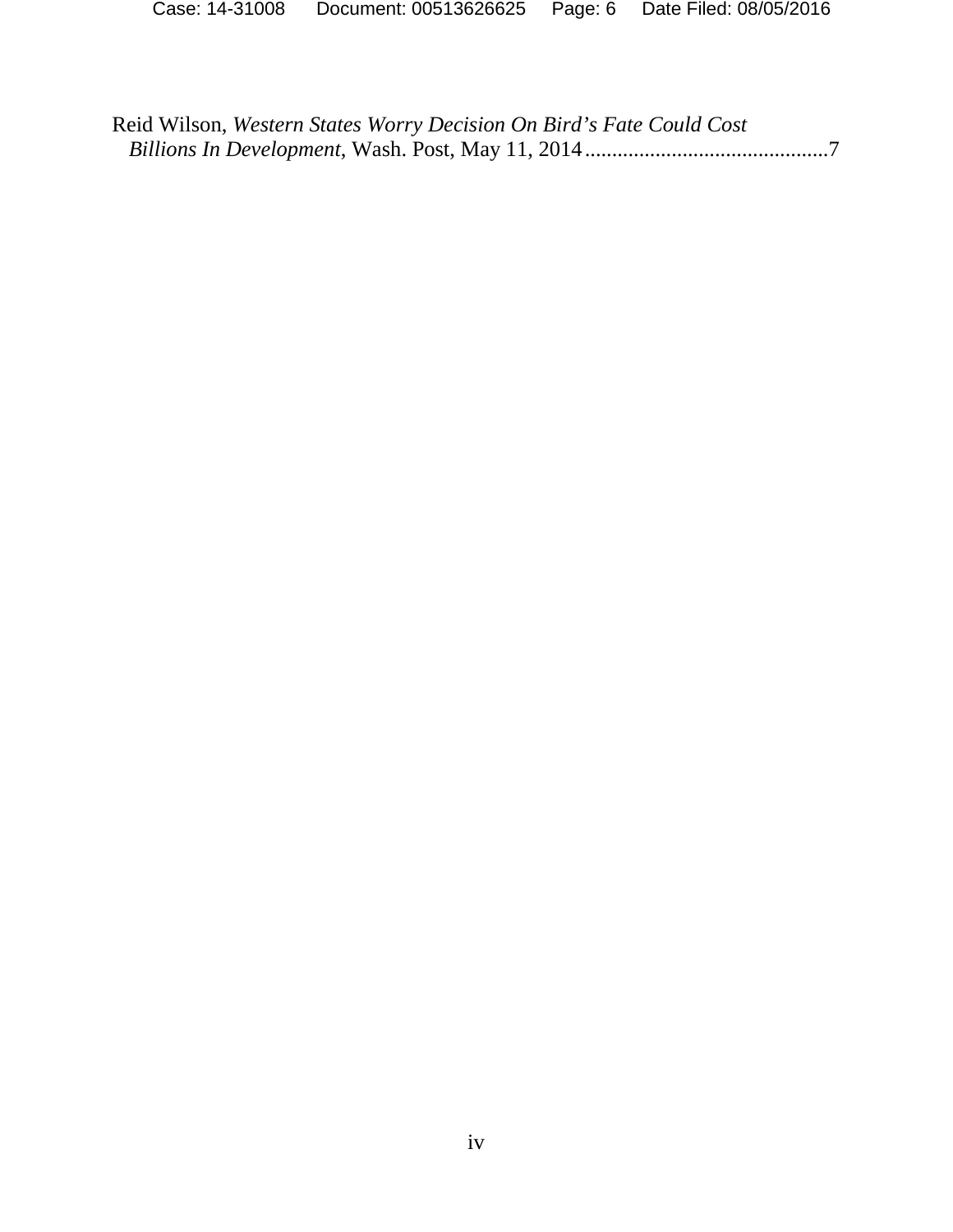#### **IDENTITY OF** *AMICI CURIAE*

<span id="page-6-0"></span>The *amici* States file this brief pursuant to Rule 29(a) of the Federal Rules of Appellate Procedure. Alabama and the other *amici* States have a profound interest in maintaining the delicate balance Congress struck in the Endangered Species Act ("ESA") between ensuring the recovery of threatened species and protecting the private property rights of citizens and the sovereign interests of the States.

#### **SUMMARY OF ARGUMENT**

<span id="page-6-1"></span>The panel's decision raises questions of exceptional importance and is inconsistent with Supreme Court precedent. The court should grant en banc review for two reasons. First, the panel's "unprecedented and sweeping" decision would allow the Government to declare land "essential" to the conservation of a species even if that land is not and may never be habitable by that species. *Markle Interests, L.L.C. v. United States Fish & Wildlife Serv.*, No. 14-31008, 2016 WL 3568093, at \*18 (5th Cir. June 30, 2016) (Owen, J., dissenting). This is contrary to the plain language of the ESA. Second, the panel adopted wholesale the reasoning of the Court of Appeals for the Ninth Circuit and declared certain critical habitat findings immune from judicial review, threatening to undermine the important cost-benefit analysis Congress built into the Endangered Species Act.  $\frac{1}{1}$  $\frac{1}{1}$  $\frac{1}{1}$  If allowed

l

<span id="page-6-2"></span><sup>1</sup> Alabama, joined by 22 other states, filed an amicus brief in the United States Supreme Court in support of a still-pending petition for certiorari in the most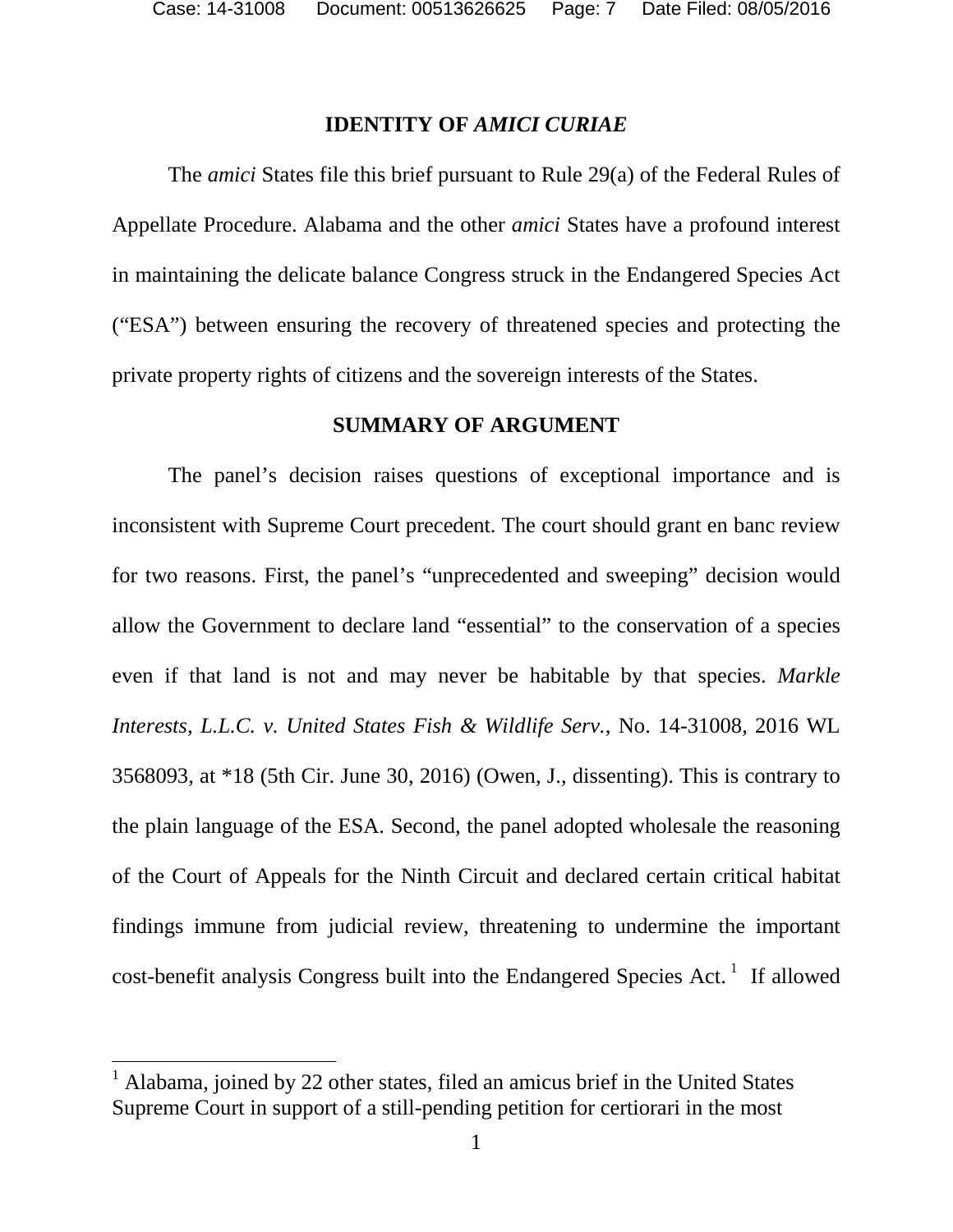to stand, the panel's decision would strip the States and other interested parties of their right to challenge irrational or arbitrary habitat decisions under the familiar and oft-applied standards of the Administrative Procedures Act ("APA").

#### **ARGUMENT**

#### <span id="page-7-1"></span><span id="page-7-0"></span>**I. The panel erred in assessing habitat designations of unoccupied areas.**

The panel's decision gives the United States Fish and Wildlife Service ("the Service") unfettered reign to declare areas that are unsuitable for endangered species nevertheless "essential" to their conservation. The ESA defines critical habitat as areas occupied by the species "on which are found those physical or biological features (I) essential to the conservation of the species and (II) which may require special management considerations or protection." 16 U.S.C. § 1532(5)(A)(i). Unoccupied areas trigger an additional requirement—the Secretary must determine that "such areas are essential for the conservation of the species." 16 U.S.C. § 1532(5)(A)(ii). As other courts have noted, the statute imposes "a more onerous procedure on the designation of unoccupied areas." *Arizona Cattle Growers' Ass'n v. Salazar*, 606 F.3d 1160, 1163 (9th Cir. 2010); *Cape Hatteras Access Pres. All. v. U.S. Dep't of Interior*, 344 F. Supp. 2d 108, 119 (D.D.C. 2004) ("Thus, both occupied and unoccupied areas may become critical habitat, but, with

l

recent of these decisions, *Building Industry Association of the Bay Area v. U.S. Department of Commerce*, 792 F.3d 1027 (9th Cir. 2015).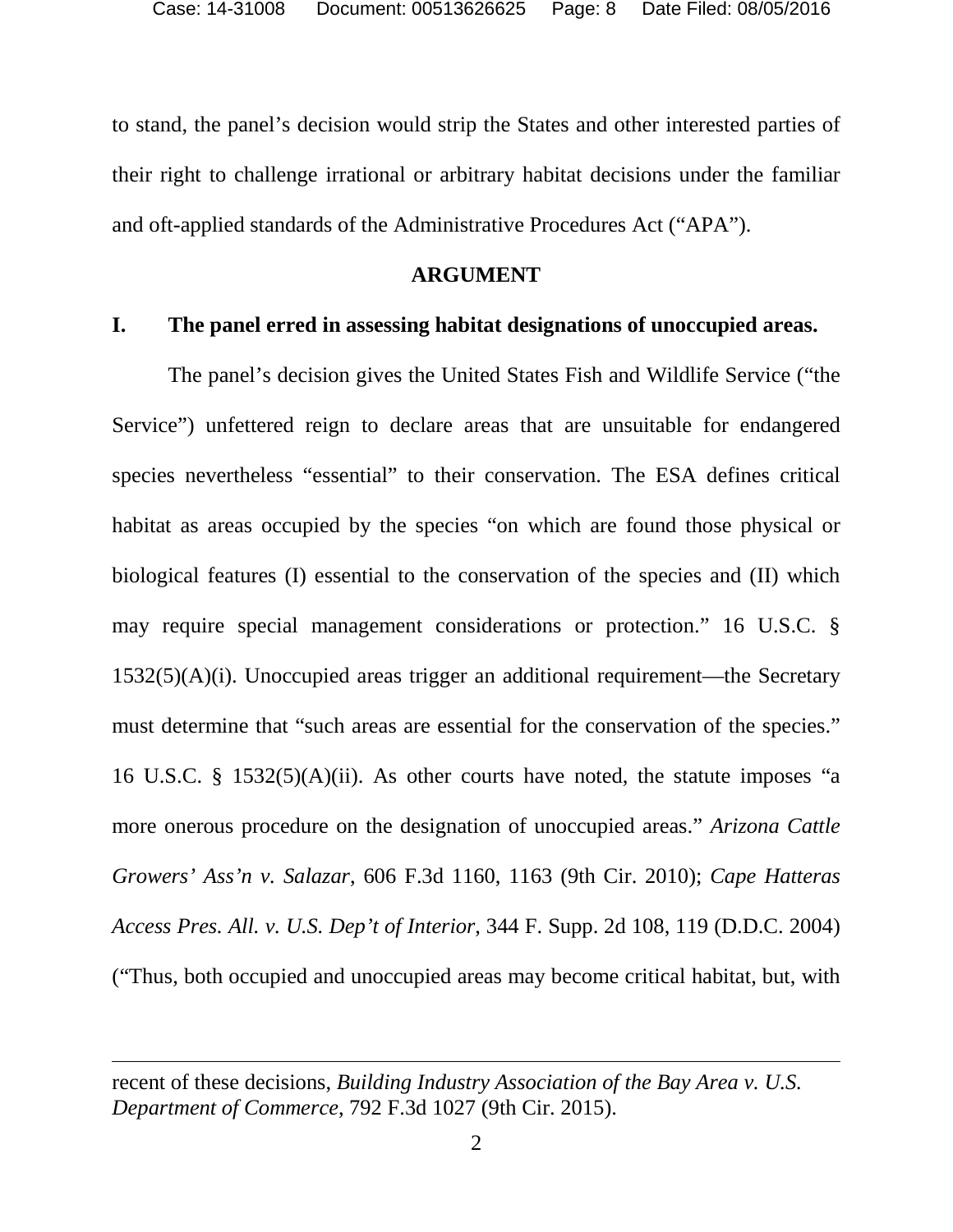unoccupied areas, it is not enough that the area's features be essential to conservation, the area itself must be essential.").

The panel's decision flips this reasoning on its head. Rather than reading "essential for the conservation of the species" as an additional requirement, the panel lowers the bar for designating unoccupied habitat. If the Secretary finds occupied areas are insufficient for conservation, he may designate any unoccupied area as critical habitat, regardless of whether the area is or ever will be habitable by the species. Under the panel's reasoning, although the Secretary must show that areas *where the species is present* have physical and biological features essential to conservation, no such showing is required for unoccupied lands.

Thus, the panel's decision strips the word "essential" of all meaning, declaring habit essential to conservation even if a species would immediately die if moved there. A desert could be critical habitat for a fish, a barren, rocky field critical habitat for an alligator. As Judge Owen noted in her dissent, "The Government's, and the majority opinion's, interpretation of 'essential' means that virtually any part of the United States could be designated as 'critical habitat' for any given endangered species so long as the property could be modified in a way that would support introduction and subsequent conservation of the species on it." *Markle Interests, L.L.C.*, No. 14-31008, 2016 WL 3568093, at \*20 (Owen, J., dissenting).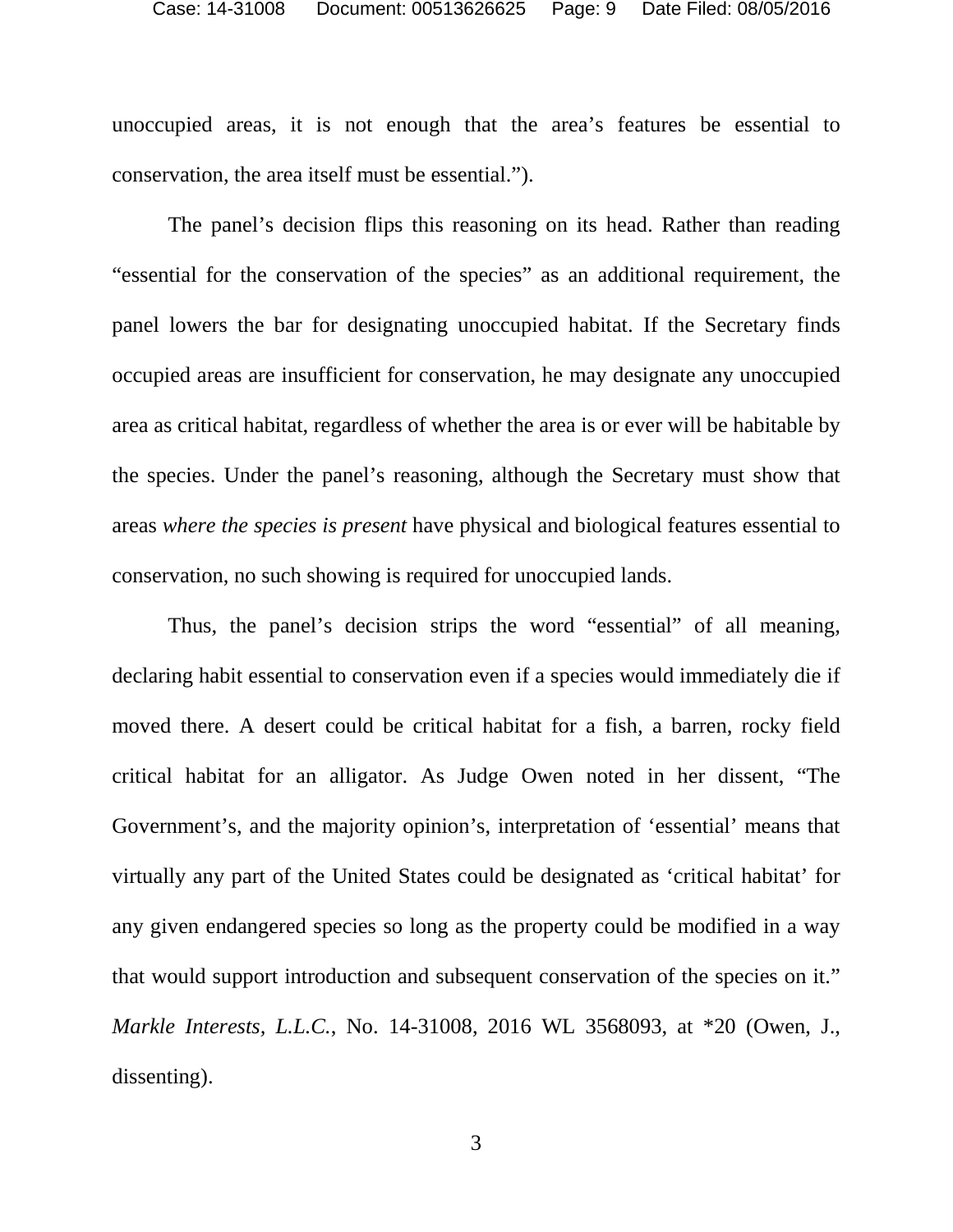### <span id="page-9-0"></span>**II. The panel erred in finding habitat exclusion decisions nonreviewable.**

The panel also erred in declaring certain critical habitat decisions immune from judicial challenge. Congress, recognizing the significant economic and environmental impacts critical habitat designations entail, amended the ESA to include a mandatory cost-benefit analysis of critical habitat decisions:

The Secretary shall designate critical habitat . . . on the basis of the best scientific data available and after taking into consideration the economic impact, the impact on national security, and any other relevant impact, of specifying any particular area as critical habitat. The Secretary may exclude any area from critical habitat if he determines that the benefits of such exclusion outweigh the benefits of specifying such area as part of the critical habitat, unless he determines, based on the best scientific and commercial data available, that the failure to designate such area as critical habitat will result in the extinction of the species concerned.

16 U.S.C. § 1533(b)(2).

The panel found these decisions nonreviewable because the APA forbids judicial review of choices "committed to agency discretion by law." 5 U.S.C. § 701(a)(2). The panel explained, "[Section 1533(b)(2)] establishes a discretionary process by which the Service *may* exclude areas from designation, but it does not articulate any standard governing when the Service *must* exclude an area from designation." *Markle Interests, L.L.C.*, No. 14-31008, 2016 WL 3568093, at \*13.

But the Supreme Court rejected the argument that § 1533(b)(2) decisions are immune from review in *Bennett v. Spear*. 520 U.S. 154 (1997). *Bennett* involved the ESA's citizen-suit provision. Like the APA, the ESA precludes challenges to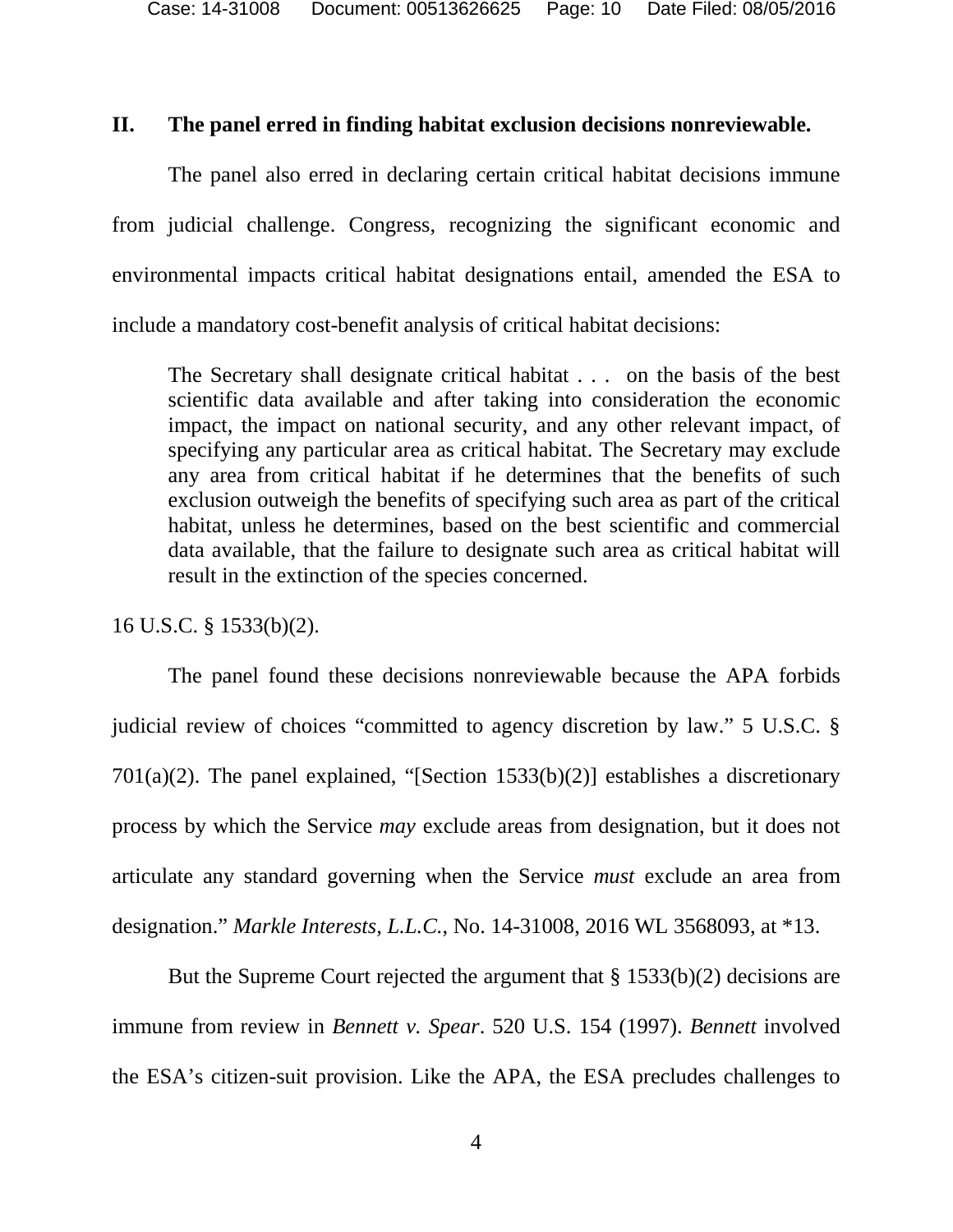decisions that are "discretionary with the Secretary." 16 U.S.C. § 1540(g)(1)(C). In *Bennett*, the Government sought to dismiss the underlying action on the basis that the duties of § 1533(b)(2) are discretionary and thus nonreviewable. 520 U.S. at 172. The Court rejected that argument: "[T]he terms of § 1533(b)(2) are plainly those of obligation rather than discretion…" *Id.*

The Court found Section 1533(b)(2) decisions are reviewable, notwithstanding the discretion granted by the "may" clause. The Court explained, "[T]he fact that the Secretary's ultimate decision is reviewable only for abuse of discretion does not alter the categorical *requirement* that, in arriving at his decision, he 'tak[e] into consideration the economic impact, and any other relevant impact,' and use 'the best scientific data available.'" *Id.* (quoting 16 U.S.C. § 1533(b)(2)). On this point the Court was emphatic: "It is rudimentary administrative law that discretion as to the substance of the ultimate decision does not confer discretion to ignore the required procedures of decisionmaking." *Id.* (citing *SEC v. Chenery Corp*., 318 U.S. 80, 94-95 (1943)); *see also Dickson v. Sec'y of Def.*, 68 F.3d 1396, 1401 (D.C. Cir. 1995) ("When a statute uses a permissive term such as 'may' rather than a mandatory term such as 'shall,' this choice of language suggests that Congress intends to confer some discretion on the agency, and that courts should accordingly show *deference* to the agency's determination. However, such language does not mean the matter is *committed*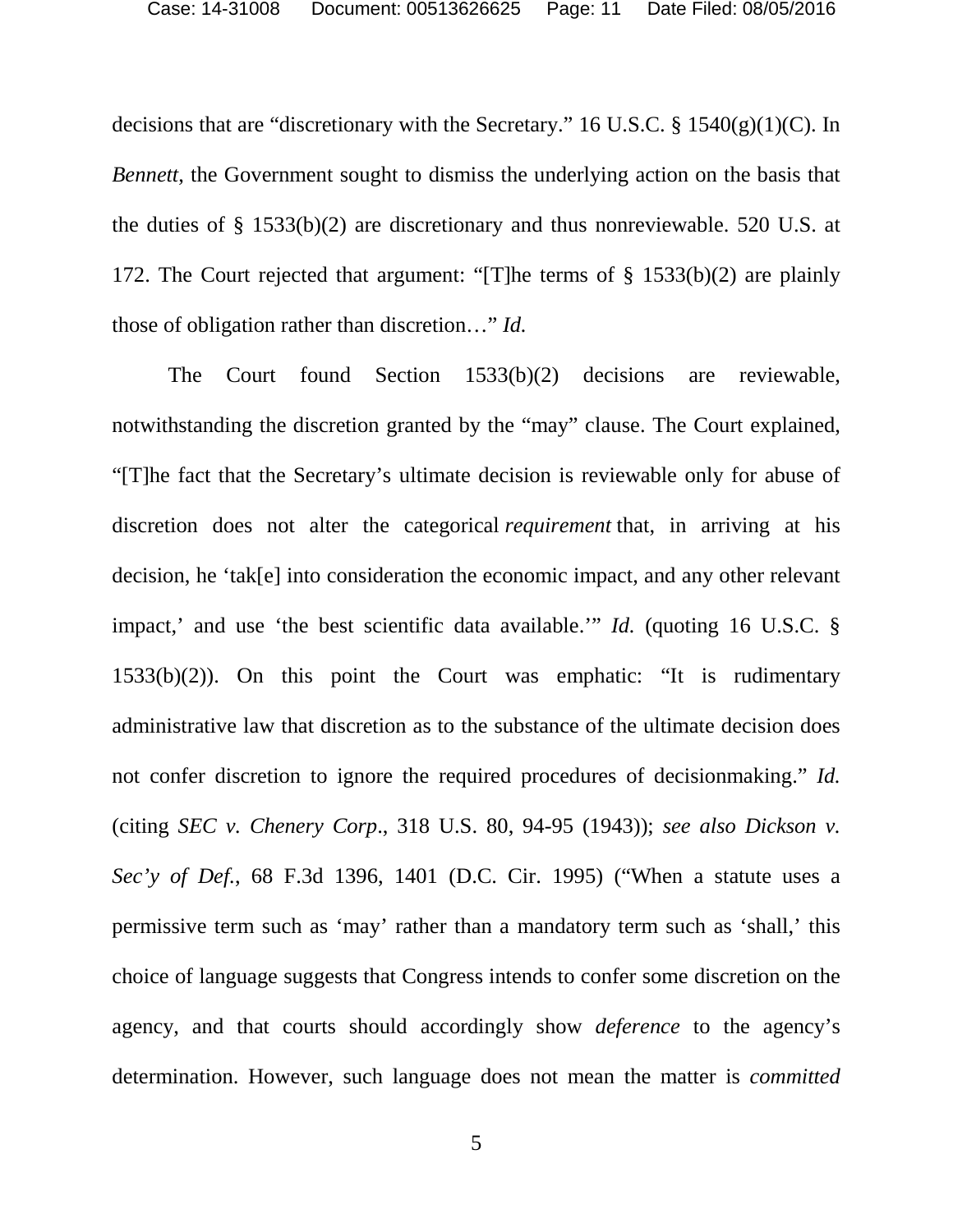exclusively to agency discretion."). Thus the Court concluded that a "§ 1533 claim is reviewable." *Bennett*, 520 U.S. at 172.

The lower court did not examine the reviewability question in light of *Bennett*, mentioning the case only once in passing. The panel's failure to conduct any kind of searching inquiry into the application of *Bennett* to this case underscores the need for en banc review. The decision to designate critical habitat and the decision to exclude certain areas from that designation have far-reaching implications. In both instances, the Secretary is exercising the coercive power of the government over private property. When the Secretary abuses her discretion, the courts must have the power to correct that overreach.

In refusing to even consider whether the Secretary overreached, the panel relied on the Supreme Court's decision in *Heckler v. Chaney*, the leading case on nonreviewability. 470 U.S. 821 (1985). In finding nonreviewable an agency's decision not to employ its prosecutorial powers, the *Heckler* Court noted that an agency "generally does not exercise its coercive power . . . and thus does not infringe upon areas that courts often are called upon to protect" when it refuses to act. 470 U.S. at 832. But when the Secretary refuses to exclude areas from a critical habitat designation, she is not refusing to act in the sense used by the *Heckler* Court. Rather, she is exercising her coercive power to the fullest. When she does so, her action touches upon the most basic property rights of those within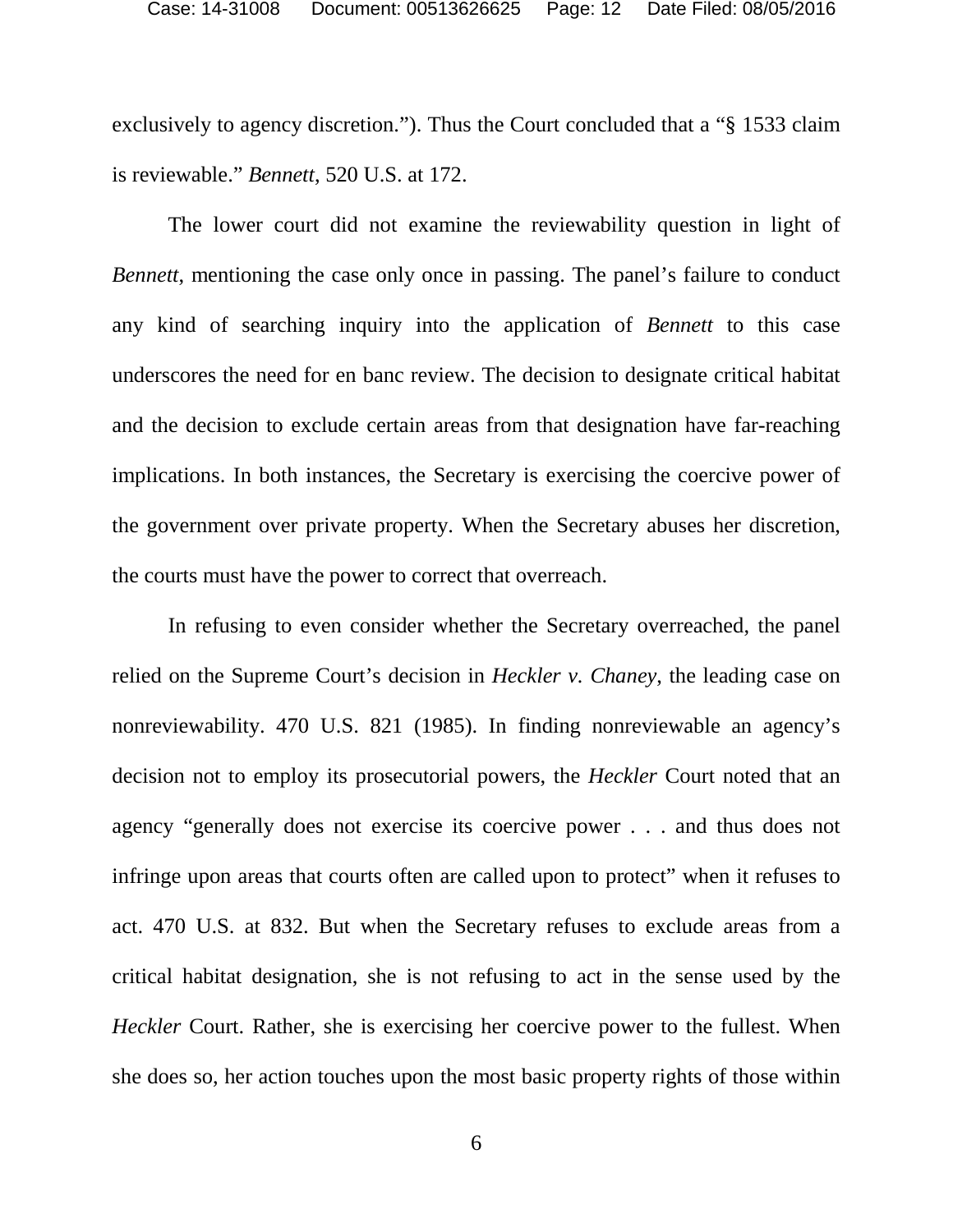the critical habitat designation. Although the ESA is "a noble effort," it is one that has "the ability to ruin individuals' lives . . . [M] ost Americans do not realize that hundreds of thousands of rural citizens face the potential loss of their livelihoods stemming from FWS designations of [critical habitat] under the ESA." Matthew Groban, *Arizona Cattle Growers' Association v. Salazar: Does the Endangered Species Act Really Give A Hoot About the Public Interest It "Claims" to Protect?,* 22 Vill. Envtl. L.J. 259, 279 (2011). It also has costs for the States, both in reduced tax revenue and jobs lost. *See* Reid Wilson, *Western States Worry Decision On Bird's Fate Could Cost Billions In Development*, Wash. Post, May 11, 2014. [2](#page-12-1)

The Secretary cannot ignore these costs or impose them without a commensurate benefit. As the Supreme Court has found, it is inherently irrational "to impose billions of dollars in economic costs in return for a few dollars in health or environmental benefits." *Michigan v. E.P.A.*, 135 S. Ct. 2699, 2701 (2015). The decision of the panel would allow the Secretary to do just that, with no recourse to the courts.

## **CONCLUSION**

<span id="page-12-0"></span>The court should grant en banc review.

l

<span id="page-12-1"></span> $2$  https://www.

washingtonpost.com/blogs/govbeat/wp/2014/05/11/western-states-worry-decisionon-birds-fate-could-cost-billions-in-development/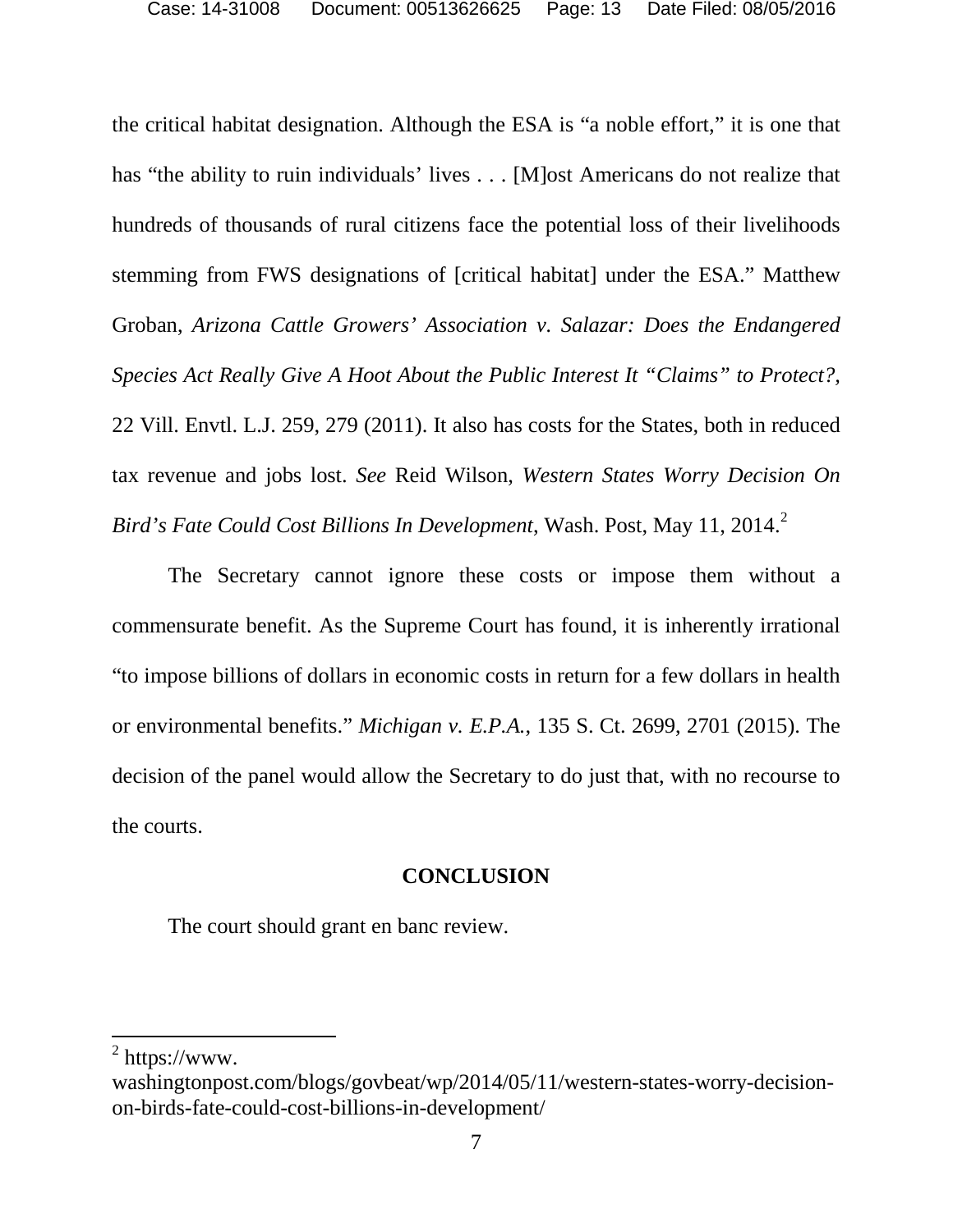Luther Strange *Attorney General*

/s/ Andrew L. Brasher Andrew L. Brasher *Solicitor General* Brett J. Talley *Deputy Solicitor General*

OFFICE OF THE ATTORNEY GENERAL OF ALABAMA 501 Washington Avenue Montgomery, AL 36130 (334) 353-2609 (334) 242-4891 (fax) abrasher@ago.state.al.us btalley@ago.state.al.us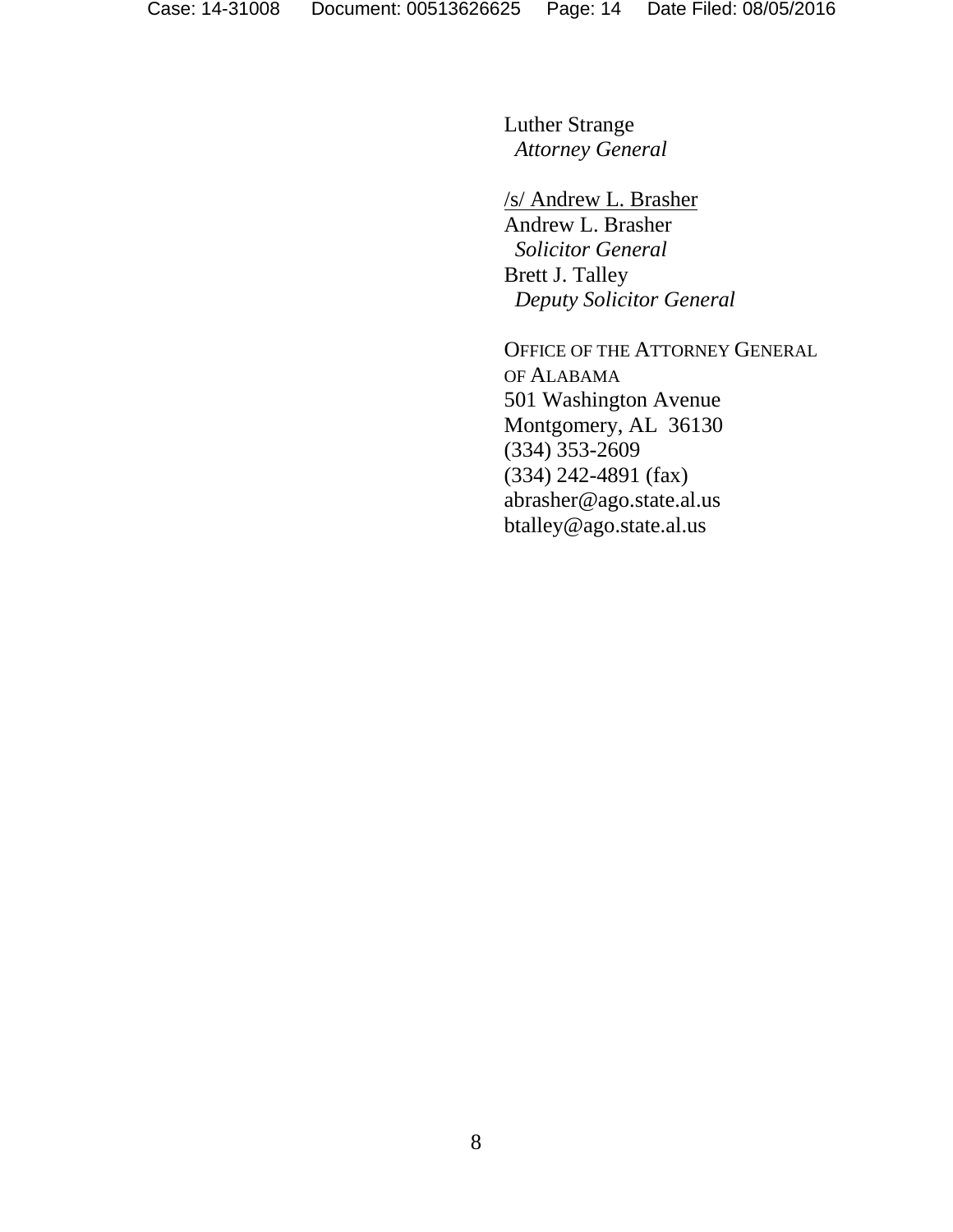## **COUNSEL FOR ADDITIONAL AMICI**

<span id="page-14-0"></span>Craig W. Richards Alaska Attorney General P.O. Box 110300 Juneau, AK 99801 (907) 465-3600

Leslie Rutledge Arkansas Attorney General 323 Center St., Ste. 200 Little Rock, AR 72201 (501) 682-2007

Sam Olens Georgia Attorney General 40 Capitol Square, SW Atlanta, GA 30334 (404) 656-3300

Lawrence G. Wasden Idaho Attorney General P.O. Box 83720 Boise, ID 83720 (208) 334-2400

Derek Schmidt Kansas Attorney General 120 SW  $10^{th}$  Avenue,  $2^{nd}$  Fl. Topeka, KS 66612 (785) 296-2218

Jeff Landry Louisiana Attorney General 1885 N. Third St. Baton Rouge, LA 70802 (225) 326-6079

Timothy C. Fox Montana Attorney General 215 N Sanders Helena, MT 59620 (406) 444-3442

Adam Paul Laxalt Nevada Attorney General 100 North Carson St. Carson City, NV 89701 (775) 684-1150

Wayne Stenehjem North Dakota Attorney General 600 E Boulevard Ave. Dept. 125 Bismarck, ND 58505 (701) 328-2213

Michael DeWine Ohio Attorney General 30 E Broad St.  $17<sup>th</sup>$  Floor Columbus, OH 43215 (614) 995-2273

E. Scott Pruitt Oklahoma Attorney General 313 N.E. 21<sup>st</sup> Street Oklahoma City, OK 73105 (405) 521-3921

Alan Wilson South Carolina Attorney General P.O. Box 11549 Columbia, SC 29211 (903) 734-3970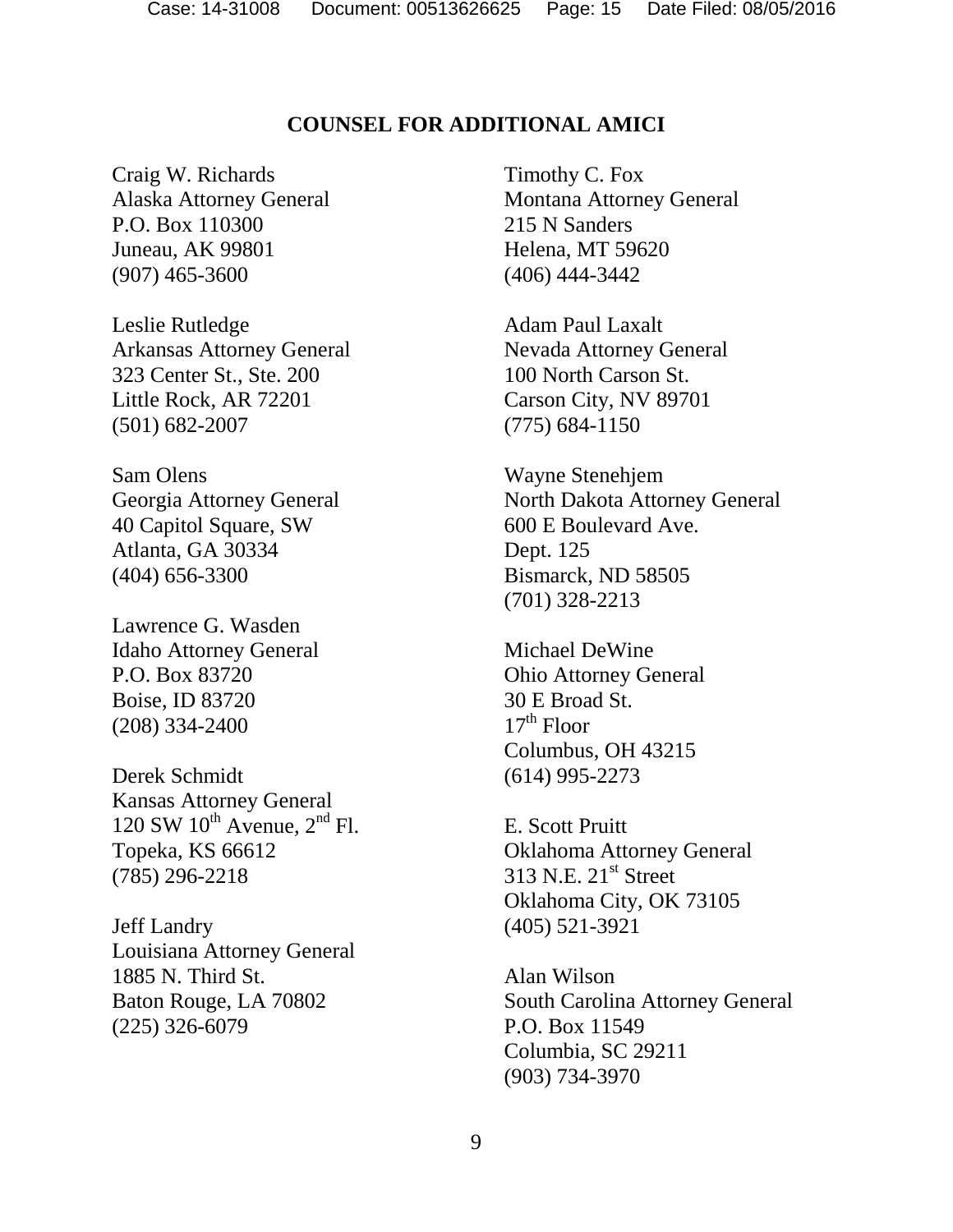Ken Paxton Texas Attorney General P.O. Box 12548 Austin, TX 78711-2548 (512) 463-2100

Peter K. Michael Wyoming Attorney General 2320 Capitol Avenue Cheyenne, WY 82002 (307) 777-7844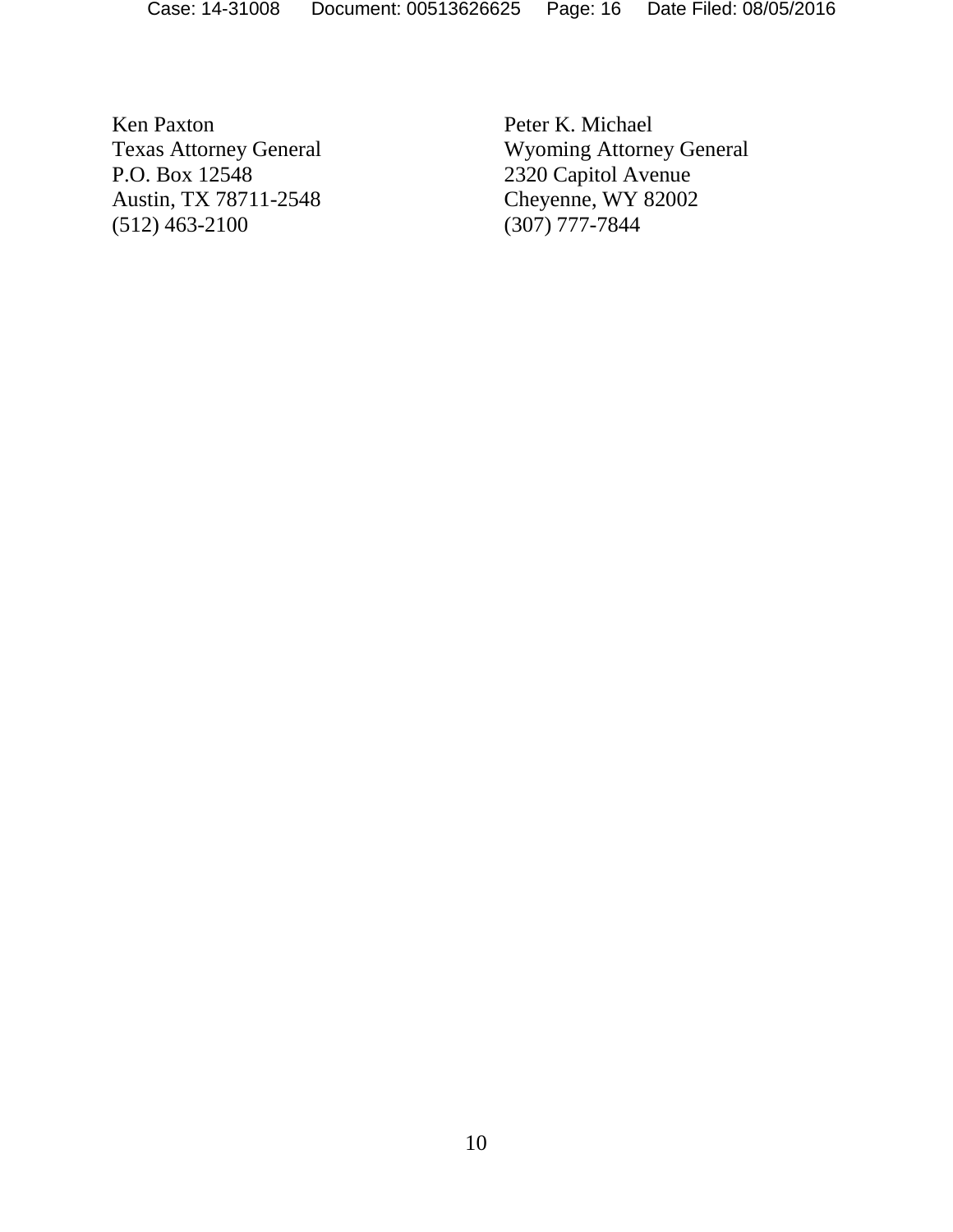#### **CERTIFICATE OF COMPLIANCE**

<span id="page-16-0"></span>1. The foregoing brief complies with the type-volume limitation of Fed. R. App. P. 32(a)(7)(B) because the brief contains seven pages, excluding the parts of the brief exempted by Fed. R. App. P.  $32(a)(7)(B)(iii)$ .

2. The foregoing complies with Fed. R. App. P.  $32(a)(5)$ 's typeface requirements and Fed. R. App. P. 32(a)(6)'s type style requirements because the brief has been prepared in a proportionally spaced typeface using Microsoft Word 2010 in Times New Roman 14-point font.

> Luther Strange *Attorney General*

/s/ Andrew L. Brasher Andrew L. Brasher *Solicitor General* Brett J. Talley *Deputy Solicitor General*

OFFICE OF THE ATTORNEY GENERAL OF ALABAMA 501 Washington Avenue Montgomery, AL 36130 (334) 353-2609 (334) 242-4891 (fax) abrasher@ago.state.al.us btalley@ago.state.al.us *Counsel for Amici Curiae*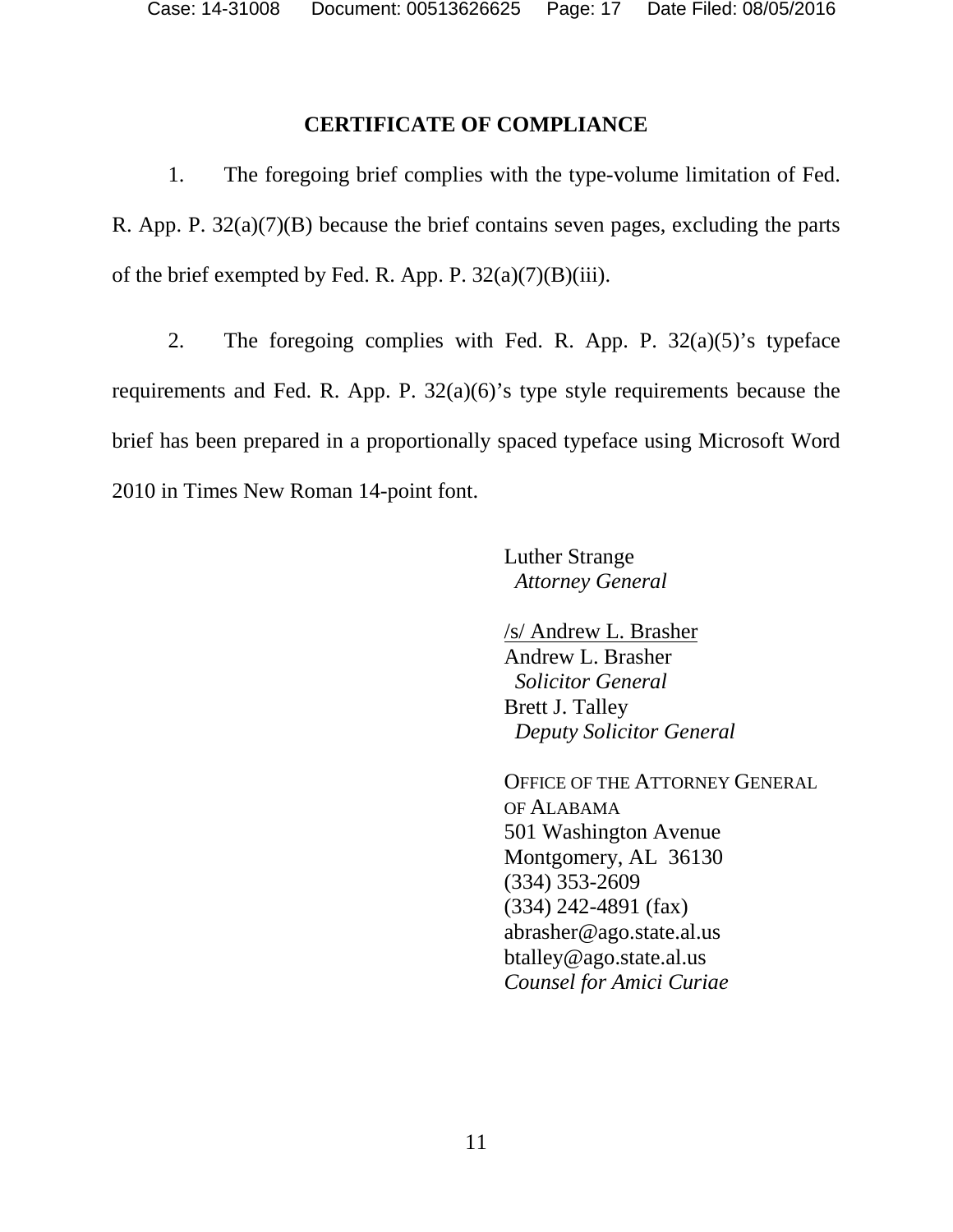Case: 14-31008 Document: 00513626625 Page: 18 Date Filed: 08/05/2016

#### **CERTIFICATE REGARDING ELECTRONIC SUBMISSION**

<span id="page-17-0"></span>I hereby certify that, in this brief was filed using the Fifth Circuit CM/ECF document filing system: (1) the privacy redactions required by Fifth Circuit Rule 25.2.13 have been made; (2) the electronic submission is an exact copy of the paper document; and (3) the document has been scanned for viruses with the most recent version of AVG Internet Security Business Edition and is free of viruses.

> Luther Strange *Attorney General*

/s/ Andrew L. Brasher Andrew L. Brasher *Solicitor General* Brett J. Talley *Deputy Solicitor General*

OFFICE OF THE ATTORNEY GENERAL OF ALABAMA 501 Washington Avenue Montgomery, AL 36130 (334) 353-2609 (334) 242-4891 (fax) abrasher@ago.state.al.us btalley@ago.state.al.us *Counsel for Amici Curiae*